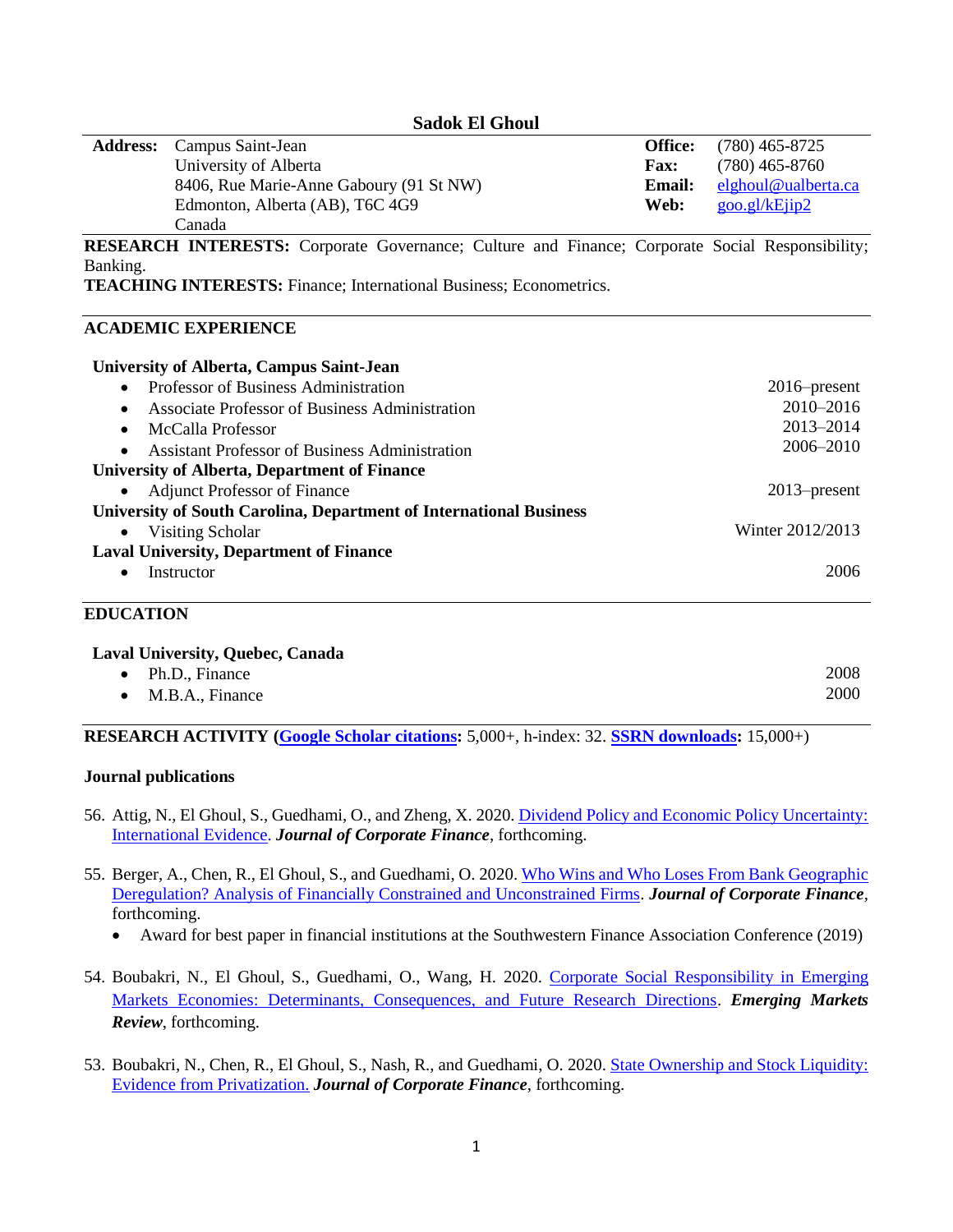- 52. Chen, R., El Ghoul, S., Guedhami, O., Kwok, C., and Nash, R. 2020. [International Evidence on State Ownership](https://papers.ssrn.com/sol3/papers.cfm?abstract_id=3103467)  [and Trade Credit: Opportunities and Motivations.](https://papers.ssrn.com/sol3/papers.cfm?abstract_id=3103467) *Journal of International Business Studies*, forthcoming.
	- Award for best young scholar paper at Frontiers of Business Research in China International conference (2018)
- 51. El Ghoul, S., Guedhami, O., Kim, Y., and Yoon, H. J. 2020. [Policy Uncertainty and Accounting Quality.](https://papers.ssrn.com/sol3/papers.cfm?abstract_id=3634315) *The Accounting Review*, forthcoming.
- 50. Döring, S., Drobetz, W., El Ghoul, S., Guedhami, O., and Schröder, H. 2020. [Cross-Country Determinants of](https://papers.ssrn.com/sol3/papers.cfm?abstract_id=3619693)  [Institutional Investors' Investment Horizons.](https://papers.ssrn.com/sol3/papers.cfm?abstract_id=3619693) *Finance Research Letters*, forthcoming.
- 49. Döring, S., Drobetz, W., El Ghoul, S., Guedhami, O., and Schröder, H. 2020. [Institutional Investor Horizon and](https://papers.ssrn.com/sol3/papers.cfm?abstract_id=3380715)  [Firm Valuation around the World.](https://papers.ssrn.com/sol3/papers.cfm?abstract_id=3380715) *Journal of International Business Studies*, forthcoming.
- 48. El Ghoul, S., Karoui, A. 2020. [What's in a \(Green\) Name? The Consequences of Greening Fund Names on](https://papers.ssrn.com/sol3/papers.cfm?abstract_id=3593056)  [Fund Flows, Turnover, and Performance.](https://papers.ssrn.com/sol3/papers.cfm?abstract_id=3593056) *Finance Research Letters*, forthcoming.
- 47. Brockman, P., El Ghoul, S., Guedhami, O., and Zheng, Y. 2020. [Does Social Trust Affect International](https://papers.ssrn.com/sol3/papers.cfm?abstract_id=3118727)  [Contracting? Evidence from Foreign Bond Covenants.](https://papers.ssrn.com/sol3/papers.cfm?abstract_id=3118727) *Journal of International Business Studies*, forthcoming.
- 46. Attig, N., Driss, H., and El Ghoul, S. 2020. [Rating Standards around the World: A Puzzle?](https://papers.ssrn.com/sol3/papers.cfm?abstract_id=3341809) *Emerging Markets Review*, forthcoming.
- 45. Attig, N., Chen, R., El Ghoul, S., Guedhami, O., Kwok, C., and Pittman, J. 2020. [Are Insiders Equal? Evidence](https://papers.ssrn.com/sol3/papers.cfm?abstract_id=3007494)  [from Earnings Management in Closely-Held East Asian Firms.](https://papers.ssrn.com/sol3/papers.cfm?abstract_id=3007494) *Research in International Business and Finance*, forthcoming.
- 44. Boubakri, N., El Ghoul, S., Guedhami, O, and Hossain, M. 2020. [Postprivatization State Ownership and Bank](https://papers.ssrn.com/sol3/papers.cfm?abstract_id=3336023)  [Risk-Taking: Cross-Country Evidence.](https://papers.ssrn.com/sol3/papers.cfm?abstract_id=3336023) *Journal of Corporate Finance*, forthcoming.
- 43. Bae, K-H, El Ghoul, S., Guedhami, O., and Zheng, X. 2020. [Board Reforms and Dividend Policy: International](https://papers.ssrn.com/sol3/papers.cfm?abstract_id=3531413)  [Evidence.](https://papers.ssrn.com/sol3/papers.cfm?abstract_id=3531413) *Journal of Financial and Quantitative Analysis*, forthcoming.
- 42. El Ghoul, S., Guedhami, O., Kwok, C., and Zheng, Y. 2020. [Creditor Rights and the Costs of High Leverage:](https://papers.ssrn.com/sol3/papers.cfm?abstract_id=2980493)  [Evidence from Capital Structure and Product Market Interactions.](https://papers.ssrn.com/sol3/papers.cfm?abstract_id=2980493) *Journal of International Business Studies*, forthcoming.
- 41. Cao, Z., El Ghoul, S., Guedhami, O., and Kwok, C. 2020. [National Culture and Exchange Rate Regime Choice.](https://papers.ssrn.com/sol3/papers.cfm?abstract_id=3294395) *Journal of International Money and Finance*, forthcoming.
	- Lead Paper
- 40. El Ghoul, S., Guedhami, O., Kwok, C., and Zheng, Y. 2019. [Collectivism and the Costs of High Leverage.](https://papers.ssrn.com/sol3/papers.cfm?abstract_id=3007493) *Journal of Banking & Finance* 106, 227–245.
- 39. El Ghoul, S., Guedhami, O., Nash, R., and Patel, A. 2019. [New Evidence on the Role of the Media in Corporate](https://papers.ssrn.com/sol3/papers.cfm?abstract_id=2712239)  [Social Responsibility.](https://papers.ssrn.com/sol3/papers.cfm?abstract_id=2712239) *Journal of Business Ethics* 154, 1051–1079.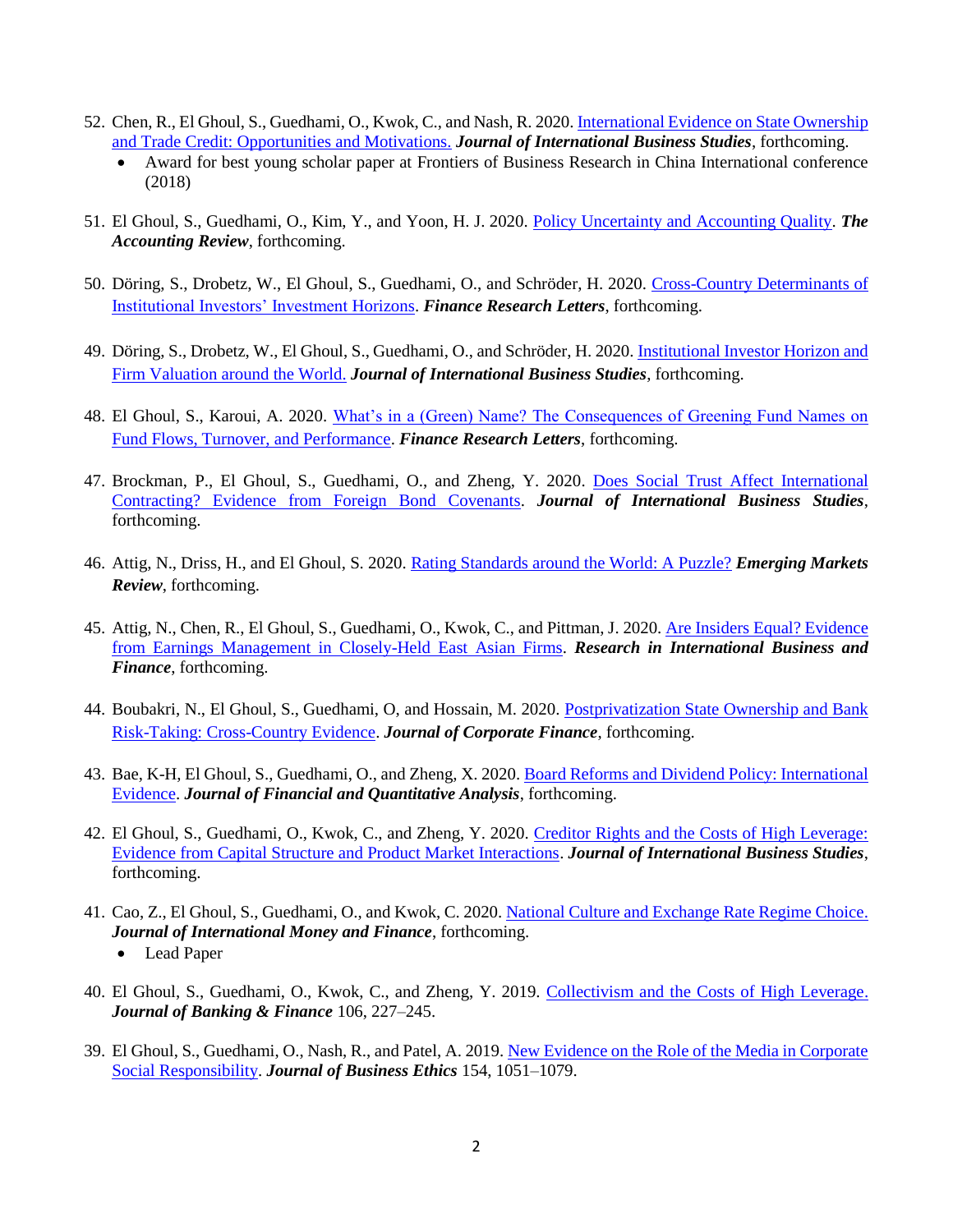- 38. Bae, K-H, El Ghoul, S., Guedhami, O., Kwok, C., and Zheng, Y. 2019. [Does Corporate Social Responsibility](https://papers.ssrn.com/sol3/papers.cfm?abstract_id=2959444)  [Reduce the Costs of High Leverage? Evidence from Capital Structure and Product Market Interactions.](https://papers.ssrn.com/sol3/papers.cfm?abstract_id=2959444) *Journal of Banking & Finance* 100, 135–150.
	- List of Most Downloaded *Journal of Banking & Finance* Articles
	- Summarized in CFA Digest 49(8), August 2019.
- 37. Attig, N., and El Ghoul, S. 2018. [Organization Capital and the Cost of Equity Financing in Medium-Sized](https://papers.ssrn.com/sol3/papers.cfm?abstract_id=2969692)  [Manufacturing Firms.](https://papers.ssrn.com/sol3/papers.cfm?abstract_id=2969692) *Contemporary Accounting Research* 35, 1616–1644.
- 36. Boubakri, N., El Ghoul, S., Guedhami, O., and Megginson, W. 2018. [The Market Value of Government](https://papers.ssrn.com/sol3/papers.cfm?abstract_id=2967915)  [Ownership.](https://papers.ssrn.com/sol3/papers.cfm?abstract_id=2967915) *Journal of Corporate Finance* 50, 44–65.
	- Summarized in CFA Digest 48(8), August 2018.
- 35. Chen, R., El Ghoul, S., Guedhami, O., and Nash, R. 2018. [State Ownership and Corporate Cash Holdings.](https://papers.ssrn.com/sol3/papers.cfm?abstract_id=2707441) *Journal of Financial and Quantitative Analysis* 53, 2293–2334.
- 34. Drobetz, W., El Ghoul, S., Guedhami, O., and Janzen, M. 2018. [Policy Uncertainty, Investment, and the Cost](https://papers.ssrn.com/sol3/papers.cfm?abstract_id=2980918)  [of Capital.](https://papers.ssrn.com/sol3/papers.cfm?abstract_id=2980918) *Journal of Financial Stability* 39, 28–45.
- 33. El Ghoul, S., Guedhami, O., Kim, H., and Park, K. 2018. [Corporate Environmental Responsibility and the Cost](https://papers.ssrn.com/sol3/papers.cfm?abstract_id=2470853)  [of Capital: International Evidence.](https://papers.ssrn.com/sol3/papers.cfm?abstract_id=2470853) *Journal of Business Ethics* 149, 335–361.
	- Summarized in CFA Digest 48(11), November 2018
- 32. El Ghoul, S., Guedhami, O., Kwok, C., and Zheng, X. 2018. [Zero-Leverage Puzzle: An International](https://papers.ssrn.com/sol3/papers.cfm?abstract_id=2851302)  [Comparison.](https://papers.ssrn.com/sol3/papers.cfm?abstract_id=2851302) *Review of Finance* 22, 1063–1120.
- 31. Berger, A., El Ghoul, S., Guedhami, O., and Roman, R. 2017. [Internationalization and Bank Risk.](https://papers.ssrn.com/sol3/papers.cfm?abstract_id=2249048) *Management Science* 63, 2283–2301.
	- Korea Development Bank outstanding paper award at the Conference on Asia–Pacific Financial Markets (2013)
- 30. El Ghoul, S., Guedhami, O., and Kim, Y. 2017. [Country-Level Institutions, Firm Value, and the Role of](https://papers.ssrn.com/sol3/papers.cfm?abstract_id=3160683)  [Corporate Social Responsibility Initiatives.](https://papers.ssrn.com/sol3/papers.cfm?abstract_id=3160683) *Journal of International Business Studies* 48, 360–385.
	- Top 1% most cited paper in the field of Economics & Business (Web of Science, 2019)
- 29. El Ghoul, S., and Karoui, A. 2017. [Does Corporate Social Responsibility Affect Mutual Fund Performance and](https://papers.ssrn.com/sol3/papers.cfm?abstract_id=2699353)  [Flows?](https://papers.ssrn.com/sol3/papers.cfm?abstract_id=2699353) *Journal of Banking & Finance* 77, 53–63.
- 28. Chen, R., El Ghoul, S., Guedhami, O., and Wang, H. 2017. [Do State and Foreign Ownership Affect Investment](https://papers.ssrn.com/sol3/papers.cfm?abstract_id=2531447)  [Efficiency? Evidence from Privatizations.](https://papers.ssrn.com/sol3/papers.cfm?abstract_id=2531447) *Journal of Corporate Finance* 42, 408–421.
	- List of Most Cited *Journal of Corporate Finance* Articles (since 2017)
- 27. El Ghoul, S., Guedhami, O., and Pittman, J. 2016. [Cross-Country Evidence on the Importance of Big Four](https://papers.ssrn.com/sol3/papers.cfm?abstract_id=1567524)  [Auditors to Equity Pricing: The Mediating Role of Legal Institutions.](https://papers.ssrn.com/sol3/papers.cfm?abstract_id=1567524) *Accounting, Organizations and Society* 54, 60–81.
- 26. El Ghoul, S., Guedhami, O., Wang, H., and Kwok, C. 2016. [Family Control and Corporate Social](https://papers.ssrn.com/sol3/papers.cfm?abstract_id=2623246)  [Responsibility.](https://papers.ssrn.com/sol3/papers.cfm?abstract_id=2623246) *Journal of Banking & Finance* 73, 131–146.
	- Award for best paper at the  $6<sup>th</sup>$  World Business Ethics Forum (2016)
	- List of Most Cited *Journal of Banking & Finance* Articles (since 2016)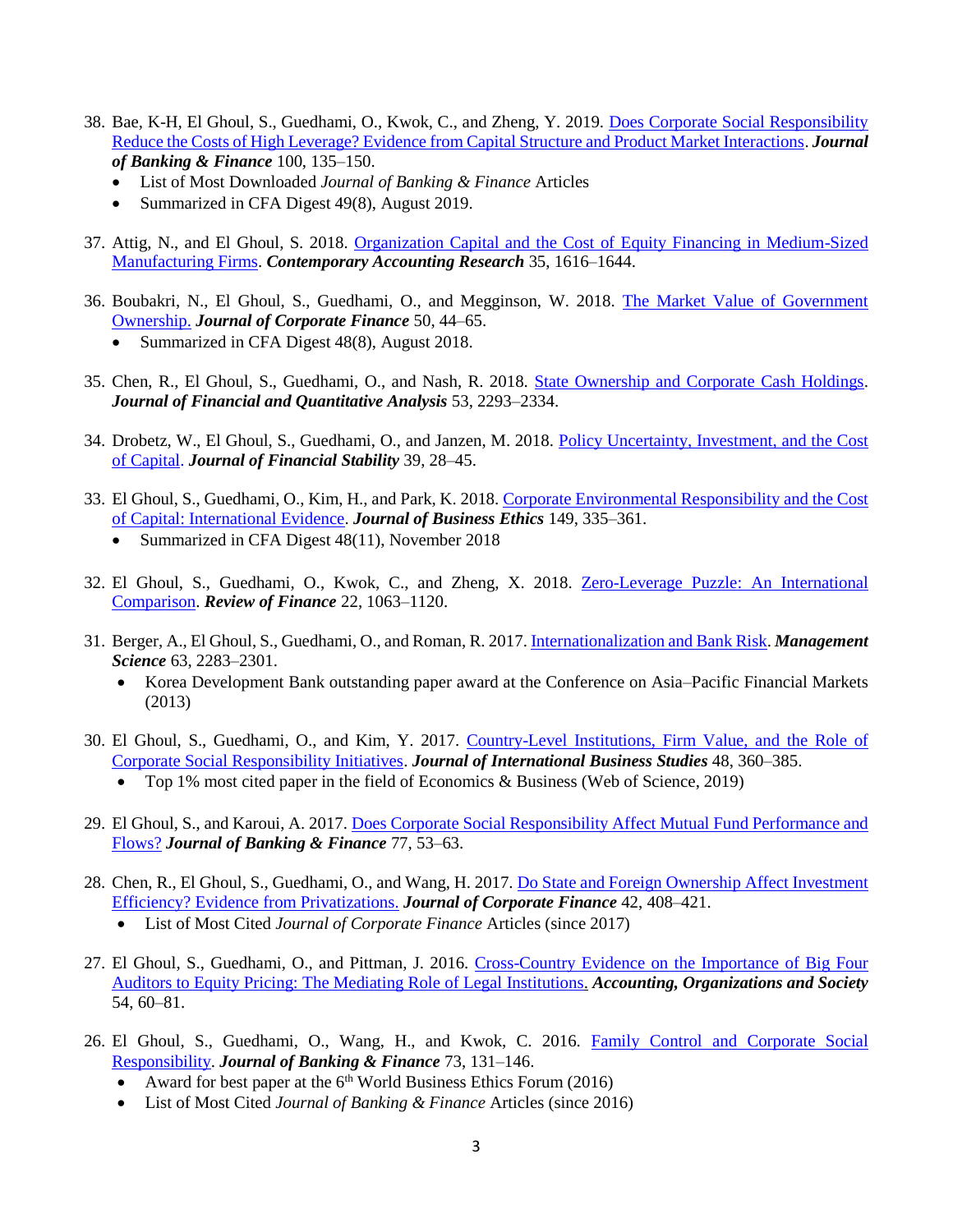- 25. El Ghoul, S., and Zheng, X. 2016[. Trade Credit Provision and National Culture.](https://papers.ssrn.com/sol3/papers.cfm?abstract_id=2792460) *Journal of Corporate Finance* 41, 475–501.
- 24. El Ghoul, S., Guedhami, O., Kwok, C., and Zheng, X. 2016. [Collectivism and Corruption in Commercial Loan](https://papers.ssrn.com/sol3/papers.cfm?abstract_id=3003635)  [Production: How to Break the Curse?](https://papers.ssrn.com/sol3/papers.cfm?abstract_id=3003635) *Journal of Business Ethics* 139, 225–250.
- 23. El Ghoul, S., Guedhami, O., Pittman, J., and Rizeanu, S. 2016. [Cross-Country Evidence on the Importance of](https://papers.ssrn.com/sol3/papers.cfm?abstract_id=2531466)  [Auditor Choice to Corporate Debt Maturity.](https://papers.ssrn.com/sol3/papers.cfm?abstract_id=2531466) *Contemporary Accounting Research* 33, 718–751.
- 22. Boubakri, N., El Ghoul, S., Wang, H., Guedhami, O., and Kwok, C. 2016. [Cross-Listing and Corporate Social](https://papers.ssrn.com/sol3/papers.cfm?abstract_id=2672668)  [Responsibility.](https://papers.ssrn.com/sol3/papers.cfm?abstract_id=2672668) *Journal of Corporate Finance* 41, 123–138.
	- List of Most Cited *Journal of Corporate Finance* Articles (since 2016)
- 21. Attig, N., Boubakri, N., El Ghoul, S., and Guedhami, O. 2016. [The Global Financial Crisis, Family Control,](https://papers.ssrn.com/sol3/papers.cfm?abstract_id=2385037)  [and Dividend Policy.](https://papers.ssrn.com/sol3/papers.cfm?abstract_id=2385037) *Financial Management* 45, 291–313.
- 20. Attig, N., Boubakri, N., El Ghoul, S., and Guedhami, O. 2016. [Firm Internationalization and Corporate Social](https://papers.ssrn.com/sol3/papers.cfm?abstract_id=2365884)  [Responsibility.](https://papers.ssrn.com/sol3/papers.cfm?abstract_id=2365884) *Journal of Business Ethics* 134, 171–197.
	- Lead Paper
- 19. El Ghoul, S., Guedhami, O., Kwok, C., and Shao, L. 2016[. National Culture and Profit Reinvestment: Evidence](https://papers.ssrn.com/sol3/papers.cfm?abstract_id=2401487)  [from Small and Medium-Sized Enterprises.](https://papers.ssrn.com/sol3/papers.cfm?abstract_id=2401487) *Financial Management* 45, 37–65.
- 18. Boubakri, N., El Ghoul, S., Guedhami, O., and Samet, A. 2015. The Effects of Analyst Forecast Properties and [Country-Level Institutions on the Cost of Debt.](https://papers.ssrn.com/sol3/papers.cfm?abstract_id=2367880) *Journal of Financial Research* 38, 461–493.
- 17. Boubakri, N., El Ghoul, S., and Saffar, W. 2015. [Firm Growth and Political Institutions.](https://www.sciencedirect.com/science/article/pii/S1042444X15300013) *Journal of Multinational Financial Management* 31, 104–125.
- 16. Boubakri, N., El Ghoul, S., and Saffar, W. 2014. [Political Rights and Equity Pricing.](https://www.sciencedirect.com/science/article/pii/S0929119914000613) *Journal of Corporate Finance* 27, 326–344.
- 15. Attig, N., Cleary, S., El Ghoul, S., and Guedhami, O. 2014. [Corporate Legitimacy and Investment–Cash Flow](https://papers.ssrn.com/sol3/papers.cfm?abstract_id=3005677)  [Sensitivity.](https://papers.ssrn.com/sol3/papers.cfm?abstract_id=3005677) *Journal of Business Ethics* 121, 297–314.
- 14. Cho, S-S., El Ghoul, S., Guedhami, O., and Suh, J. 2014. [Creditor Rights and Capital Structure: Evidence from](https://papers.ssrn.com/sol3/papers.cfm?abstract_id=2352626)  [International Data.](https://papers.ssrn.com/sol3/papers.cfm?abstract_id=2352626) *Journal of Corporate Finance* 25, 40–60. • Summarized in CFA Digest 44(4), April 2014.
- 13. Boubakri, N., El Ghoul, S., and Saffar, W. 2013. [Cash Holdings of Politically Connected Firms.](https://www.sciencedirect.com/science/article/pii/S1042444X13000315) *Journal of Multinational Financial Management* 23, 338–355.
- 12. Attig, N., El Ghoul, S., Guedhami, O., and Suh, J. 2013. [Corporate Social Responsibility and Credit Ratings.](https://papers.ssrn.com/sol3/papers.cfm?abstract_id=2081942) *Journal of Business Ethics* 117, 679–694.
	- Lead paper
- 11. Attig, N., Cleary, S., El Ghoul, S., and Guedhami, O. 2013. [Institutional Investment Horizons and the Cost of](https://papers.ssrn.com/sol3/papers.cfm?abstract_id=2396938)  [Equity Capital.](https://papers.ssrn.com/sol3/papers.cfm?abstract_id=2396938) *Financial Management* 42, 441–477.
	- Award for best paper in banking and finance at the European Business Research Conference (2012)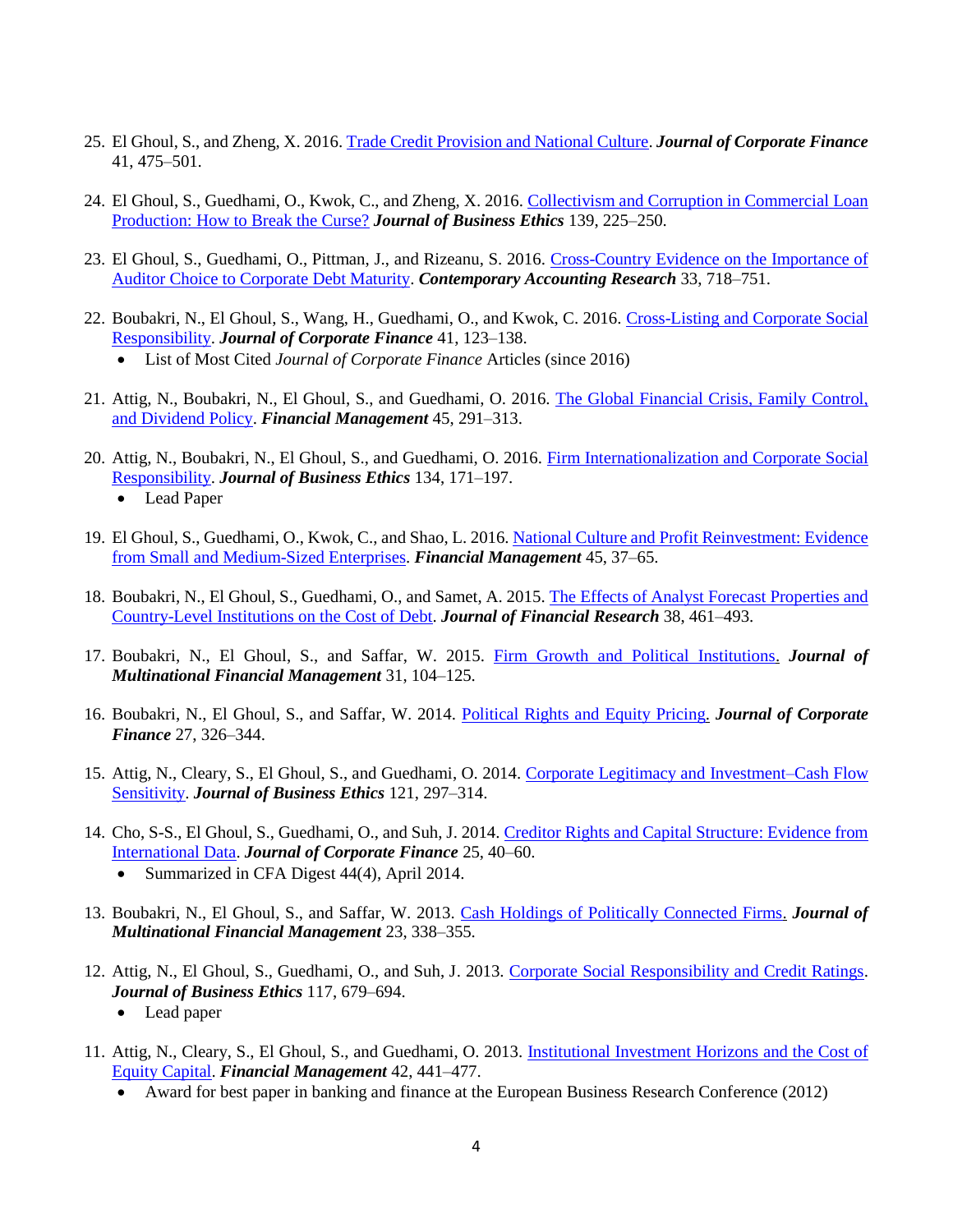- 10. Zheng, X., El Ghoul, S., Guedhami, O., and Kwok, C. 2013. [Collectivism and Corruption in Bank Lending.](https://papers.ssrn.com/sol3/papers.cfm?abstract_id=2352665) *Journal of International Business Studies* 44, 363–390.
	- Hyundai Securities outstanding paper award at the Conference on Asia–Pacific Financial Markets (2012)
	- Award for best paper in financial institutions at the Southwestern Finance Association Conference (2012)
- 9. Attig, N., El Ghoul, S., Guedhami, O., and Rizeanu, S. 2013. [The Governance Role of Multiple Large](https://papers.ssrn.com/sol3/papers.cfm?abstract_id=2352651)  [Shareholders: Evidence from the Valuation of Cash Holdings.](https://papers.ssrn.com/sol3/papers.cfm?abstract_id=2352651) *Journal of Management & Governance* 17, 419–451.
- 8. El Ghoul, S., Guedhami, O., Ni, Y., Pittman, J., and Saadi, S. 2013. [Does Information Asymmetry Matter to](https://papers.ssrn.com/sol3/papers.cfm?abstract_id=1676023)  [Equity Pricing? Evidence from Firms' Geographic Location.](https://papers.ssrn.com/sol3/papers.cfm?abstract_id=1676023) *Contemporary Accounting Research* 30, 140– 181.
- 7. Attig, N., Cleary, S., El Ghoul, S., and Guedhami, O. 2012. [Institutional Investment Horizon and Investment–](https://papers.ssrn.com/sol3/papers.cfm?abstract_id=2352650) Cash [Flow Sensitivity.](https://papers.ssrn.com/sol3/papers.cfm?abstract_id=2352650) *Journal of Banking & Finance* 36, 1164–1180.
- 6. El Ghoul, S., Guedhami, O., Ni, Y., Pittman, J., and Saadi, S. 2012. [Does Religion Matter to Equity Pricing?](https://papers.ssrn.com/sol3/papers.cfm?abstract_id=2016869) *Journal of Business Ethics* 111, 491–518.
- 5. Zheng, X., El Ghoul, S., Guedhami, O., and Kwok, C. 2012. [National Culture and Corporate Debt Maturity.](https://papers.ssrn.com/sol3/papers.cfm?abstract_id=2352660) *Journal of Banking & Finance* 36, 468–488.
- 4. El Ghoul, S., Guedhami, O., and Pittman, J. 2011. [The Role of IRS Monitoring in Equity Pricing in Public](https://papers.ssrn.com/sol3/papers.cfm?abstract_id=2353157)  [Firms.](https://papers.ssrn.com/sol3/papers.cfm?abstract_id=2353157) *Contemporary Accounting Research* 28, 643–674.
- 3. El Ghoul, S., Guedhami, O., Kwok, C., and Mishra, D. 2011. [Does Corporate Social Responsibility Affect the](https://papers.ssrn.com/sol3/papers.cfm?abstract_id=1546755)  [Cost of Capital?](https://papers.ssrn.com/sol3/papers.cfm?abstract_id=1546755) *Journal of Banking & Finance* 35, 2388–2406.
	- Moskowitz Prize for best paper in socially responsible investing (2011)
	- List of Most Downloaded *Journal of Banking & Finance* Articles
	- Top 1% most cited paper in the field of Economics & Business (Web of Science, 2019)
- 2. Attig, N., El Ghoul, S., and Guedhami, O. 2009. Do Multiple Large Shareholders Play a Corporate Governance [Role? Evidence from East Asia.](https://papers.ssrn.com/sol3/papers.cfm?abstract_id=2352677) *Journal of Financial Research* 32, 395–422.
- 1. El Ghoul, S. 2004. [An Empirical Investigation of Corporate Risk-Taking in Financial Distress.](about:blank) *Finance India/Quarterly Journal of Finance* 18, 703–721.

### **Book chapters**

- 2. Attig, N., El Ghoul, S., and Guedhami, O. 2011. [Institutional Investment Horizon and Firm Credit Ratings.](https://papers.ssrn.com/sol3/papers.cfm?abstract_id=3003704) In *Institutional Investors in Global Capital Markets* (*International Finance Review*), edited by Narjess Boubakri and Jean-Claude Cosset. Vol. 12, 51–82: Emerald Group Publishing Limited.
- 1. El Ghoul, S., Gagnon, J-M., and Khoury, N. 2005. Les régimes de rémunération à base d'options aux dirigeants: Charge comptable et régie d'entreprise. In *Traité de gouvernance corporative. Théories et pratiques à travers le monde*, edited by A. Naciri: Laval University Press.

### **Working papers**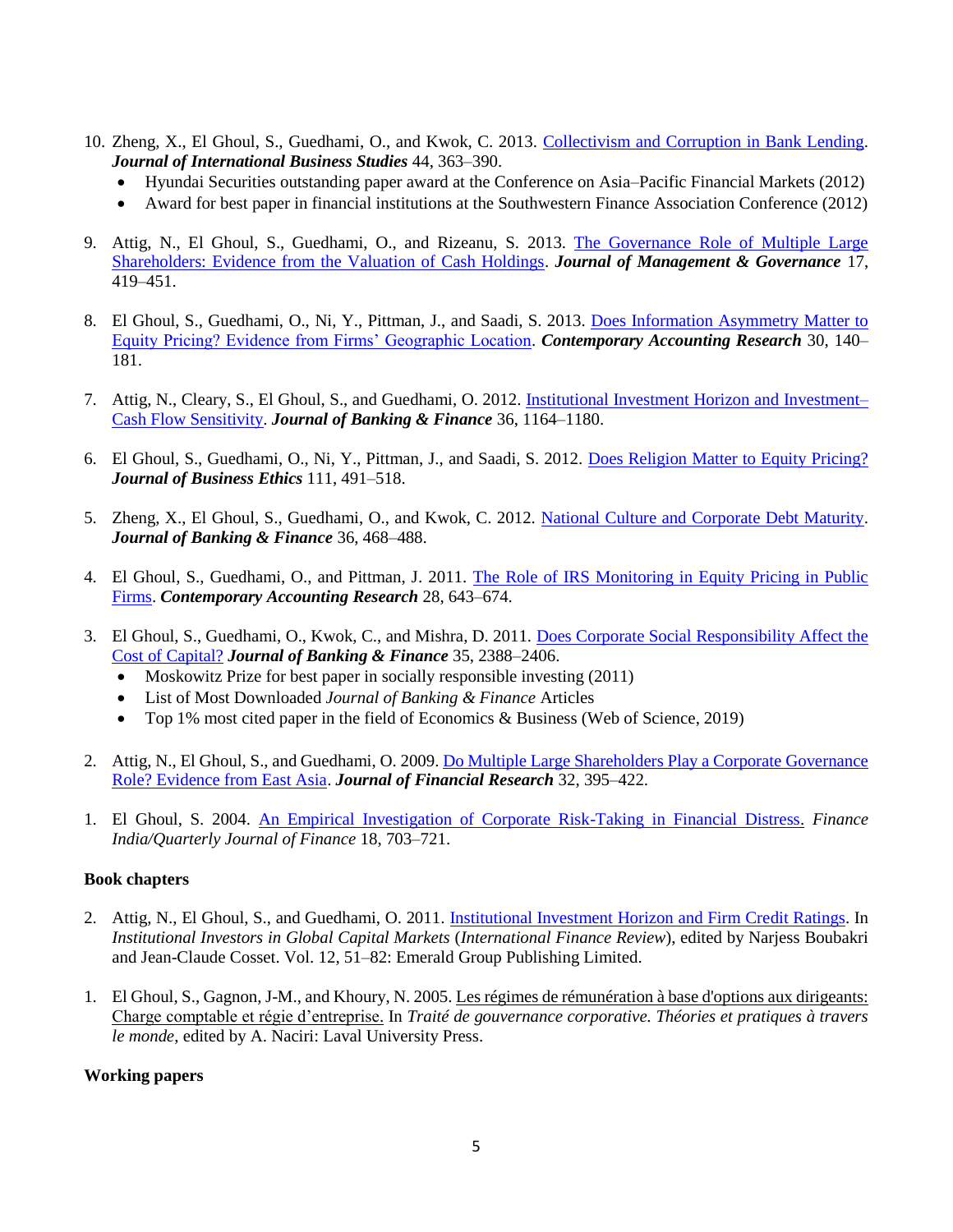- 1. Chen, R., El Ghoul, S., Guedhami, O., Wang, H., and Yang, Y. [Corporate Governance and Tax Avoidance:](https://papers.ssrn.com/sol3/papers.cfm?abstract_id=3409587)  [Evidence from U.S. Cross-Listing.](https://papers.ssrn.com/sol3/papers.cfm?abstract_id=3409587)
	- Award for best paper at the Frontiers of Business Research in China International Conference (2019)
- 2. Carney, R., El Ghoul, S., Guedhami, O., Lu., J., and Wang, H. 2017. Authoritarian Rule and Corporate Social Responsibility.
	- Award for best paper in emerging economies research at the Academy of International Business (AIB) Meeting (2018)
- 3. El Ghoul, S., Fu, Z., and Guedhami, O. Zombie Firms: Prevalence, Determinants and Corporate Policies.
- 4. El Ghoul, S., Karoui, A. [Fund Names vs. Family Names: Implications for Mutual Fund Flows.](https://papers.ssrn.com/sol3/papers.cfm?abstract_id=3570735)
- 5. El Ghoul, S., Guedhami, O., Mansi, S., and Yoon, H. J[. Institutional Shareholder Distraction, Agency Conflicts,](https://papers.ssrn.com/sol3/papers.cfm?abstract_id=3520239)  [and the Cost of Debt.](https://papers.ssrn.com/sol3/papers.cfm?abstract_id=3520239)
- 6. Berger, A., El Ghoul, S., Guedhami, O., and Roman, R. [Competition and Banks' Cost of Capital: Evidence](https://papers.ssrn.com/sol3/papers.cfm?abstract_id=3290940)  [from Relatively Exogenous Differences in Regulation.](https://papers.ssrn.com/sol3/papers.cfm?abstract_id=3290940)
- 7. El Ghoul, S., Karoui, A. [Fund Performance and Social Responsibility: New Evidence using Social Active Share](https://papers.ssrn.com/sol3/papers.cfm?abstract_id=3489201)  [and Social Tracking Error.](https://papers.ssrn.com/sol3/papers.cfm?abstract_id=3489201)
- 8. Arouri, M., El Ghoul, S., and Gomes, M. Greenwashing and Product Market Competition.
- 9. Bae, K-H, El Ghoul, S., Kang, J., Tsang, A. [Why are CEOs of Public Firms Paid More than CEOs of Private](https://papers.ssrn.com/sol3/papers.cfm?abstract_id=3365138)  [Firms? Evidence from the Effect of Board Reforms on CEO Compensation.](https://papers.ssrn.com/sol3/papers.cfm?abstract_id=3365138)
- 10. Attig, N., Driss, H., and El Ghoul, S. [Credit Ratings Quality in Uncertain Times.](https://papers.ssrn.com/sol3/papers.cfm?abstract_id=3700568)
- 11. Carney, R., El Ghoul, S., and Guedhami, O. Political Institutions and Corporate Transparency: The Role of Contracting Risk.
	- Finalist, GWU-CIBER Best Paper on Emerging Markets at the Annual Meeting of the Academy of Management (2019)
- 12. Driss, H., Drobetz, W., El Ghoul, S., and Guedhami, O. [Institutional Investment Horizons, Corporate](https://papers.ssrn.com/sol3/papers.cfm?abstract_id=3627498)  [Governance, and Credit Ratings: International Evidence.](https://papers.ssrn.com/sol3/papers.cfm?abstract_id=3627498)
- 13. Berger, A., El Ghoul, S., Guedhami, O., and Saheruddin, H. Competition and Bank Risk: Evidence from [Geographic Bank Deregulation.](https://papers.ssrn.com/sol3/papers.cfm?abstract_id=3440918)
- 14. Attig, N., El Ghoul, S. [Flying under the Radar: The Real Effects of Anonymous Trading.](https://papers.ssrn.com/sol3/papers.cfm?abstract_id=3719656)
- 15. Berger, A., El Ghoul, S., Guedhami, O., Guo, J. [Corporate Capital Structure and Firm Value: International](https://papers.ssrn.com/sol3/papers.cfm?abstract_id=3726764)  [Evidence on the Special Roles of Bank](https://papers.ssrn.com/sol3/papers.cfm?abstract_id=3726764) Debt.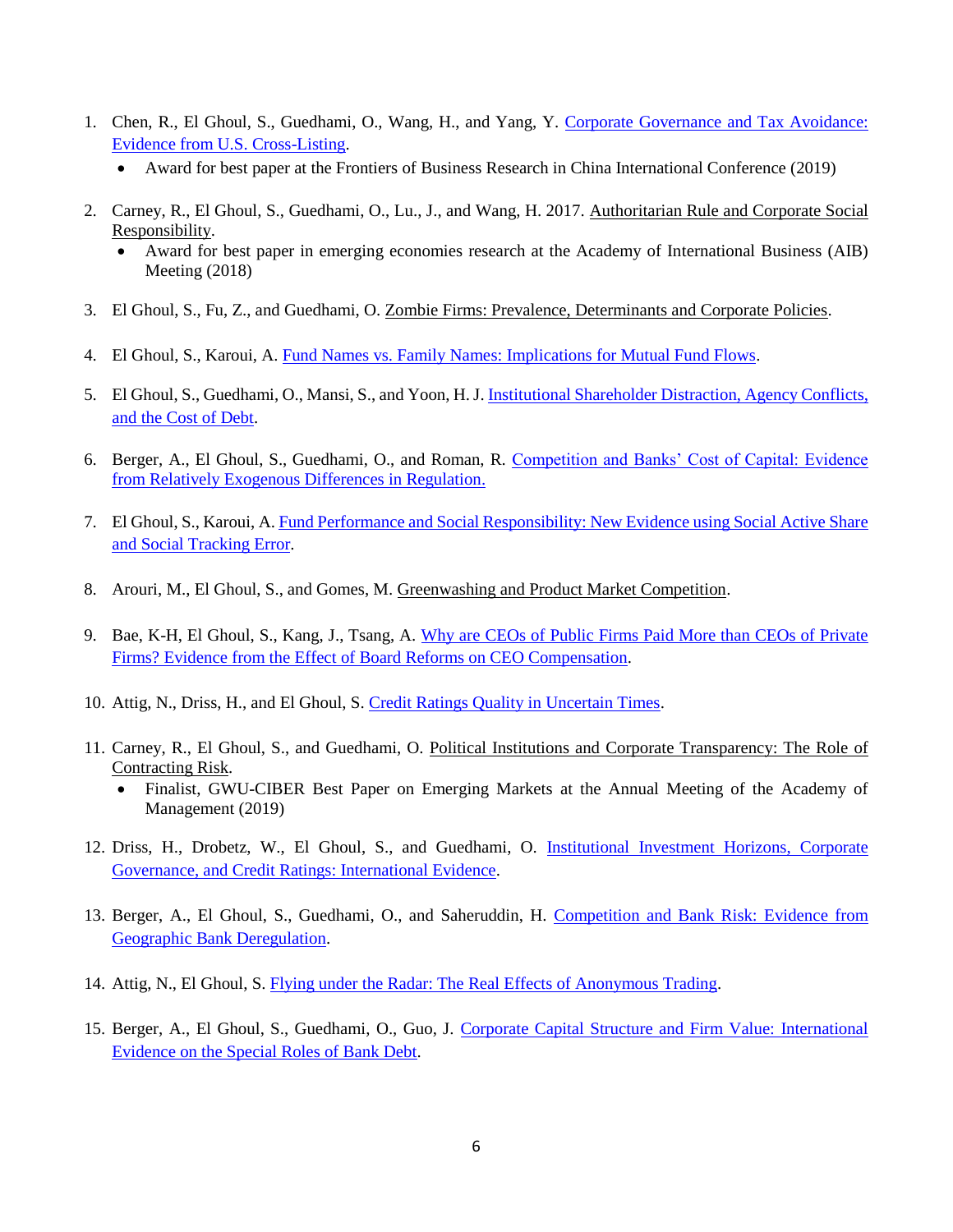- 16. Döring, S., Drobetz, W., El Ghoul, S., Guedhami, O., and Schröder, H[. Institutional Investor Legal Origins and](https://papers.ssrn.com/sol3/papers.cfm?abstract_id=3725355)  [Corporate GHG Emissions Disclosure Quality.](https://papers.ssrn.com/sol3/papers.cfm?abstract_id=3725355)
- 17. Driss, H., El Ghoul, S, Guedhami, O., Wald, J[. Governance and Leverage: International Evidence.](https://papers.ssrn.com/sol3/papers.cfm?abstract_id=3704053)
- 18. Bae, K-H., El Ghoul, S. Gong, Z., Guedhami, O. CSR in Times of Crisis: Evidence from the COVID-19 [Pandemic.](https://papers.ssrn.com/sol3/papers.cfm?abstract_id=3726390)
- 19. Duan, Y., El Ghoul , S., Guedhami, O., Lia, H., Li, X[. Bank Systemic Risk around COVID-19: A Cross-Country](https://papers.ssrn.com/sol3/papers.cfm?abstract_id=3713218)  [Analysis.](https://papers.ssrn.com/sol3/papers.cfm?abstract_id=3713218)

### **Permanent working papers**

20. El Ghoul, S., Guedhami, O., and Pittman, J. [External versus Internal Monitoring: The Importance of Multiple](about:blank)  [Large Shareholders and Families to Auditor Choice in Western European Firms.](about:blank)

## **HONORS & AWARDS**

- Award for best paper at the Frontiers of Business Research in China International Conference (2019)
- Award for best paper in financial institutions at the Southwestern Finance Association Conference (2019)
- Emerald Best Research Paper award at the India Finance Conference (2018)
- Award for best paper in emerging economies research at the Academy of International Business (AIB) Meeting (2018)
- Award for best young scholar paper at the Frontiers of Business Research in China International conference (2018) (awarded to R. Chen).
- Top reviewers list at *Journal of Business Ethics* (2018)
- Martha Cook Piper Research Prize (2017)
- Top 10% of Authors on SSRN by all-time downloads (2017-)
- Award for best paper at the  $6<sup>th</sup>$  World Business Ethics Forum (2016)
- *Asia-Pacific Journal of Financial Studies* Best Reviewer (2015)
- Outstanding contribution in reviewing for *Finance Research Letters* (2018), *Journal of Economics & Business* (2018), *Journal of Banking & Finance* (2015, 2017), *Review of Financial Economics* (2017), *International Review of Financial Analysis* (2017), and *Quarterly Review of Economics and Finance* (2016).
- McCalla Professorship (2013-2014)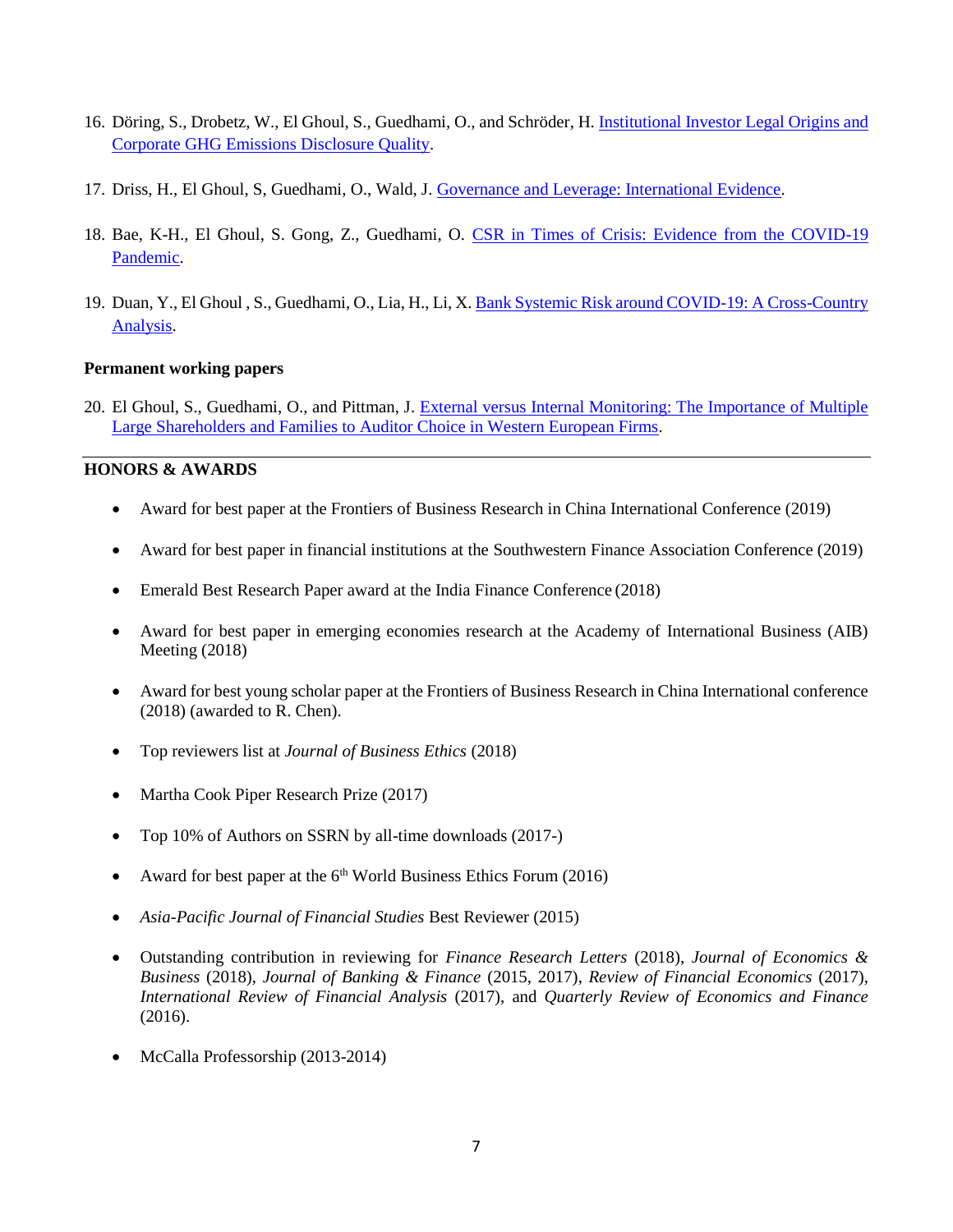- Korea Development Bank outstanding paper award at the Conference on Asia–Pacific Financial Markets (2013)
- Hyundai Securities outstanding paper award at the Conference on Asia–Pacific Financial Markets (2012)
- Award for best paper in banking and finance at the European Business Research Conference (2012)
- Award for excellence in research at Campus Saint-Jean (2012)
- Award for best paper in financial institutions at the Southwestern Finance Association Conference (2012)
- Moskowitz Prize for best paper in socially responsible investing (2011)

#### **RESEARCH GRANTS**

- PVH Corp. Global Thought Leadership Grant (finalist): "CSR Volatility and Firm Value Implications". (principal investigator: R. Carney; co-investigators: S. El Ghoul and O. Guedhami). 2020-2021; USD5,000 (\$6,700).
- Social Sciences and Humanities Research Council: "Institutional Shareholder Distraction: International Evidence". (**principal investigator: S. El Ghoul**; collaborators: K-H. Bae and O. Guedhami), 2020–2022; \$161,893.
- UAEU Program for Advanced Research (UPAR): "Mutual Funds Flows and Country Allocations: The Role of Formal Institutions and National Culture". (principal investigator: C. Labidi; co-investigators: N. Boubakri, S. El Ghoul and J. Grira), 2019–2021; AED200,000 (\$72,000).
- Social Sciences and Humanities Research Council (Insight Development Grant): "Does Policy Uncertainty Affect Credit Ratings Quality?" (principal investigator: H. Driss; co-investigators: N. Attig and S. El Ghoul), 2019–2021, \$32,310.
- UAEU Program for Advanced Research (UPAR): "State Capitalism and Political Risk: Evidence From Sovereign Wealth Funds' Investments in Banking". (principal investigator: J. Grira; co-investigators: N. Boubakri, S. El Ghoul and C. Labidi), 2019–2020; AED300,000 (\$110,000).
- CEIBS Corporate Social Responsibility Research Fund: "CSR Volatility and Firm Value Implications" (principal investigator: R. Carney; co-investigators: S. El Ghoul and O. Guedhami), 2018–2019; RMB193,000 (\$36,610).
- Social Sciences and Humanities Research Council: "The Costs and Benefits of State Ownership: International Evidence" (**principal investigator: S. El Ghoul**; co-investigators: N. Attig, O. Guedhami, R. Nash and J. Pittman), 2017–2020, \$130,796.
- Social Sciences and Humanities Research Council: "The Links between Culture and Financial Markets" (**principal investigator: S. El Ghoul**; co-investigators: N. Attig, O. Guedhami, and J. Pittman), 2014– 2017, \$194,711.
- Social Sciences and Humanities Research Council: "Corporate Tax Enforcement, Tax Avoidance Activities, and Agency Costs" (principal investigator: J. Pittman; co-investigators: S. El Ghoul and O. Guedhami), 2014–2017, \$116,118.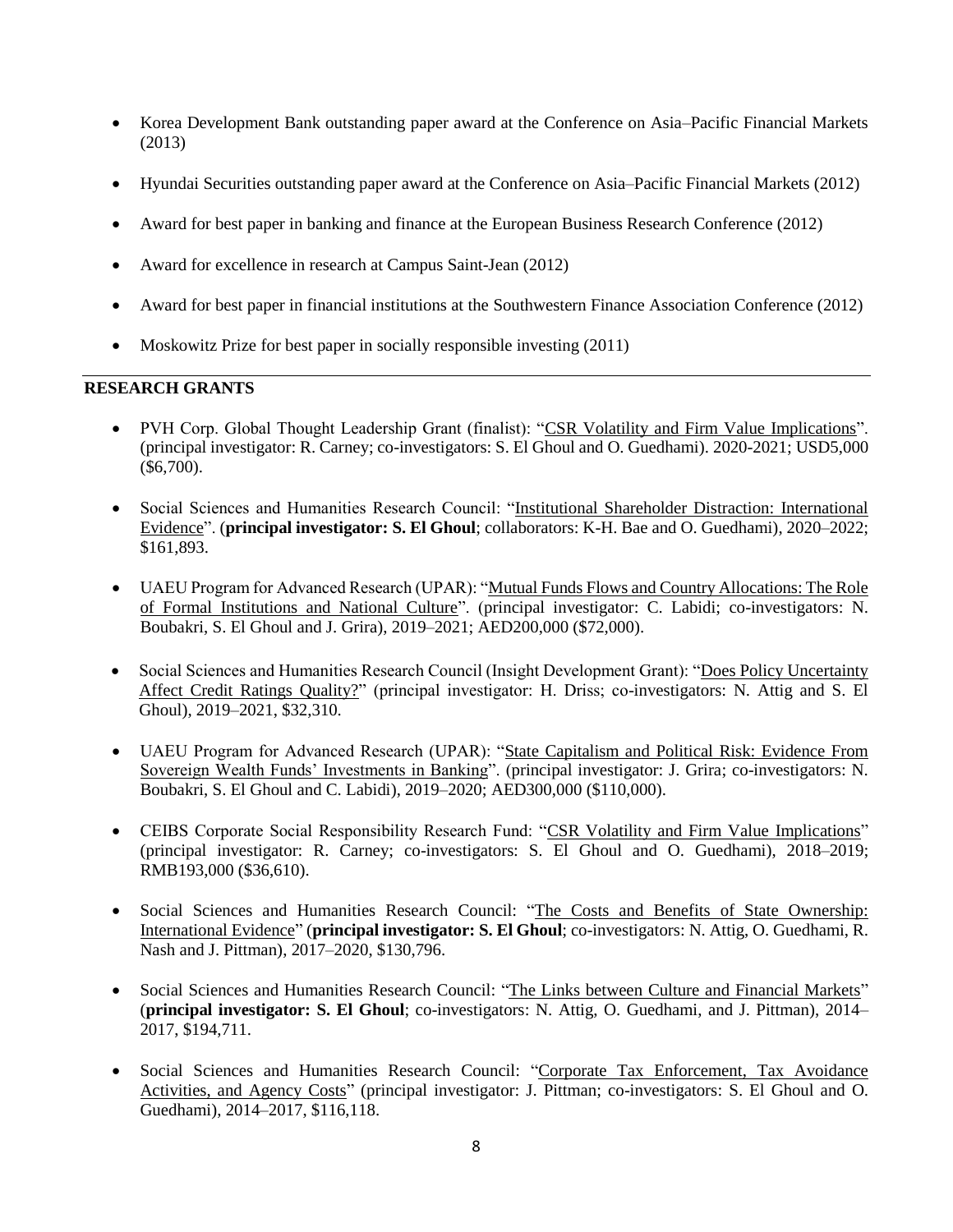- Social Sciences and Humanities Research Council: "Household Finance, Corporate Policies and Firm Cost of Financing" (principal investigator: N. Attig; co-investigator: S. El Ghoul), 2013–2018, \$129,980.
- McCalla Professorship, 2013–2014, \$32,000.
- Alberta Rural Development Network: "The Economic Value of French in Rural Alberta Communities" (**principal investigator: S. El Ghoul**; co-investigator: D. Caron), 2011–2013, \$63,181.
- Social Sciences and Humanities Research Council: "The Importance of Monitoring by Tax Authorities to Corporate Governance" (principal investigator: J. Pittman; co-investigator: S. El Ghoul), 2011–2014, \$63,750.
- Social Sciences and Humanities Research Council: "The Informational Role of High-Quality Auditors: International Evidence" (**principal investigator: S. El Ghoul**; co-investigators: O. Guedhami and J. Pittman), 2010–2013, \$80,000.
- Social Sciences and Humanities Research Council: "Multiple Large Shareholders and Corporate Governance" (principal investigator: O. Guedhami; co-investigators: N. Attig and S. El Ghoul), 2008–2011, \$150,000.
- Social Sciences and Humanities Research Council: "Ownership Structure, Ownership Identity and Auditor Choice: International Evidence" (principal investigator: O. Guedhami; co-investigators: S. El Ghoul and J. Pittman), 2008–2011, \$95,000.

# **SEMINAR AND CONFERENCE PRESENTATIONS** (\* denotes presentation by coauthors)

"In CEO We Trust: Negative Effects of Trust between the Board and the CEO"

• Northern Finance Association Conference (Online, 2020)<sup>\*</sup>; 15<sup>th</sup> Annual Conference on Asia-Pacific Financial Markets (Seoul, South Korea, 2020)\*

"The Persistence of Share Repurchases, Financing, and Firm Maturity"

Financial Management Association Meeting (Online, 2020)<sup>\*</sup>; 15<sup>th</sup> Annual Conference on Asia-Pacific Financial Markets (Seoul, South Korea, 2020)\*

"Equity Issues and the Cross-Section of Cash Savings Rate"

• Financial Management Association Meeting (Online, 2020)\*

"Corporate Governance and Tax Avoidance: Evidence from U.S. Cross-Listing"

• Financial Management Association Meeting (Online, 2020)\*

"What Matters During Bad Times? Evidence from the Bond Market"

- Financial Management Association Meeting (Online, 2020)\*
- "Fund Performance and Social Responsibility: New Evidence using Social Active Share and Social Tracking Error"
	- Financial Management Association Meeting (Online, 2020)\*

"Fund Performance and Social Responsibility: New Evidence using Social Active Share and Social Tracking Error"

Canadian Sustainable Finance Network (Webinar, 2020)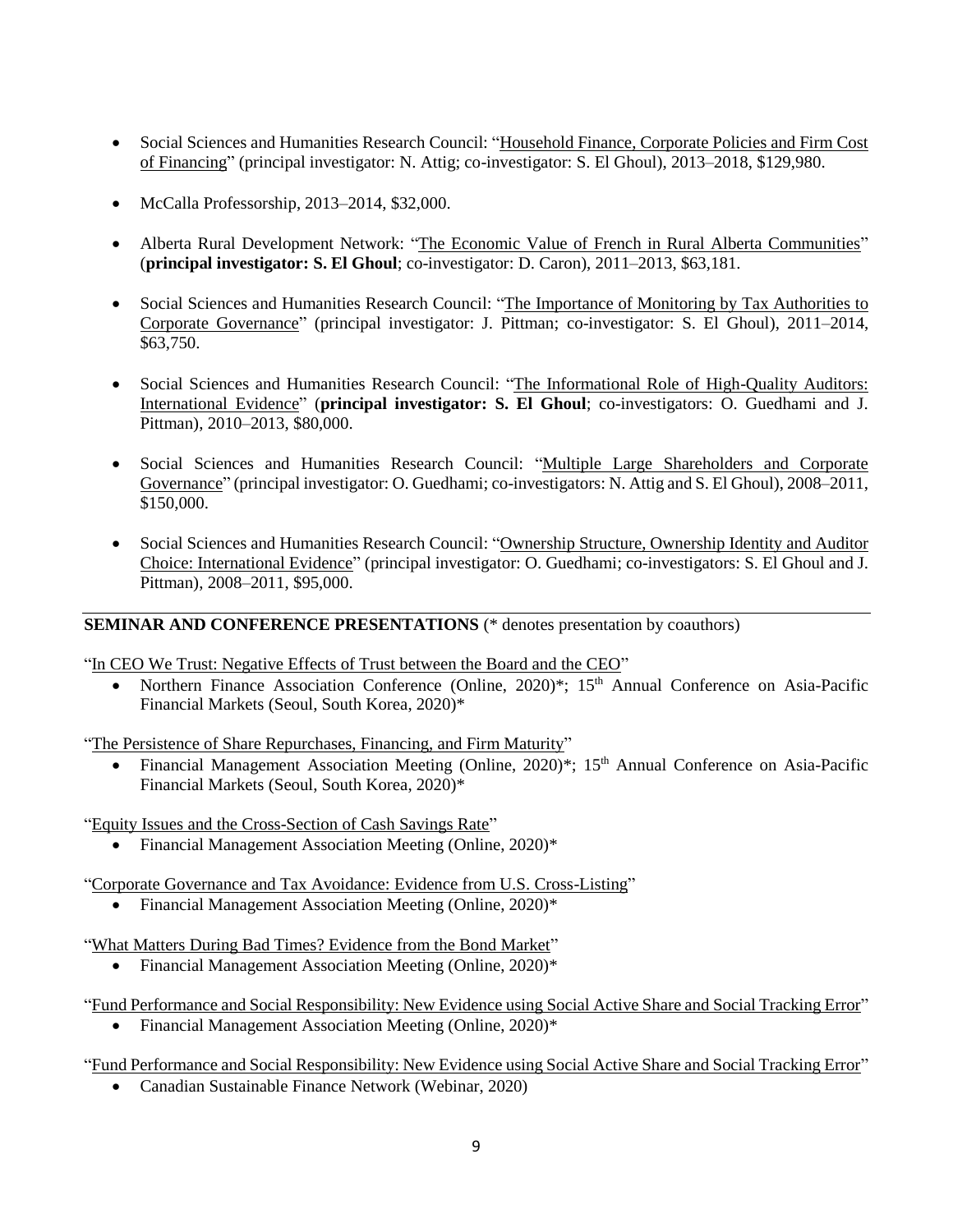"Geopolitical Risk and the Cost of Capital"

• Annual Meeting of the Academy of Management (Vancouver, Canada, 2020)\*

"Flying under the Radar: The Real Effects of Anonymous Trading"

Canadian Academic Accounting Association Conference (Online, 2020)\*

"Does Policy Uncertainty Affect Ratings Quality?"

Paris Financial Management Conference (Paris, France, 2019)\*

"Does Social Trust affect International Contracting? Evidence from Foreign Bond Covenants"

• Southern Finance Association Meetings (Online, 2020)<sup>\*</sup>; Financial Management Association Meeting (New Orleans, USA, 2019)\*; Journal of International Business Studies paper development workshop on "Informal Institutions and International Business" (Copenhagen, Denmark, 2019); Academy of International Business Meeting (Minneapolis, USA, 2018)

"Why are CEOs of Public Firms Paid More than CEOs of Private Firms? Evidence from the Effect of Board Reforms on CEO Compensation"

 American Finance Association Meeting (San Diego, USA, 2020); Northern Finance Association Meetings (Vancouver, Canada, 2019)

"Political Institutions and Corporate Transparency in Emerging Economies"

• Annual Meeting of the Academy of Management (Boston, USA, 2019)<sup>\*</sup>

"Institutional Investor Horizon and Firm Valuation around the World"

 Financial Management Association, European Conference (Glasgow, Scotland, 2019)\*; European Financial Management Association (Island of São Miguel, Portugal, 2019)\*

"Cross-listing and Corporate Tax Avoidance"

 Southern Finance Association Meetings (Orlando, USA, 2019)\*; Frontiers of Business Research in China International Conference (Beijing, China, 2019)\*; Eastern Finance Association Meetings (Miami, USA, 2019)\*

"Dividend Policy and Economic Policy Uncertainty: A Puzzle"

 Academy of International Business Meeting (Copenhagen, Denmark, 2019)\*; Financial Management Association Meeting (San Diego, USA, 2018)\*

"State Ownership and Trade Credit"

 United Arab Emirates University (Al Ain, United Arab Emirates, 2019); Queen's University (Kingston, Canada, 2019); Aoyama Gakuin University (Tokyo, Japan, 2019); Financial Management Association Meeting (San Diego, USA, 2018)\*

"Policy Uncertainty and Earnings Management"

 Sixth International Conference of the Journal of International Accounting Research (Venice, Italy, 2018)\*; American Accounting Association Meeting (Washington DC, USA, 2018)\*

"Authoritarian Rule and Corporate Social Responsibility"

 International Conference on Corporate Finance at Hitotsubashi University (Tokyo, Japan, 2018)\*; Academy of International Business Meeting (Minneapolis, USA, 2018); 10<sup>th</sup> Annual Alliance for Research on Corporate Sustainability (ARCS) Research Conference (Boston, USA, 2018)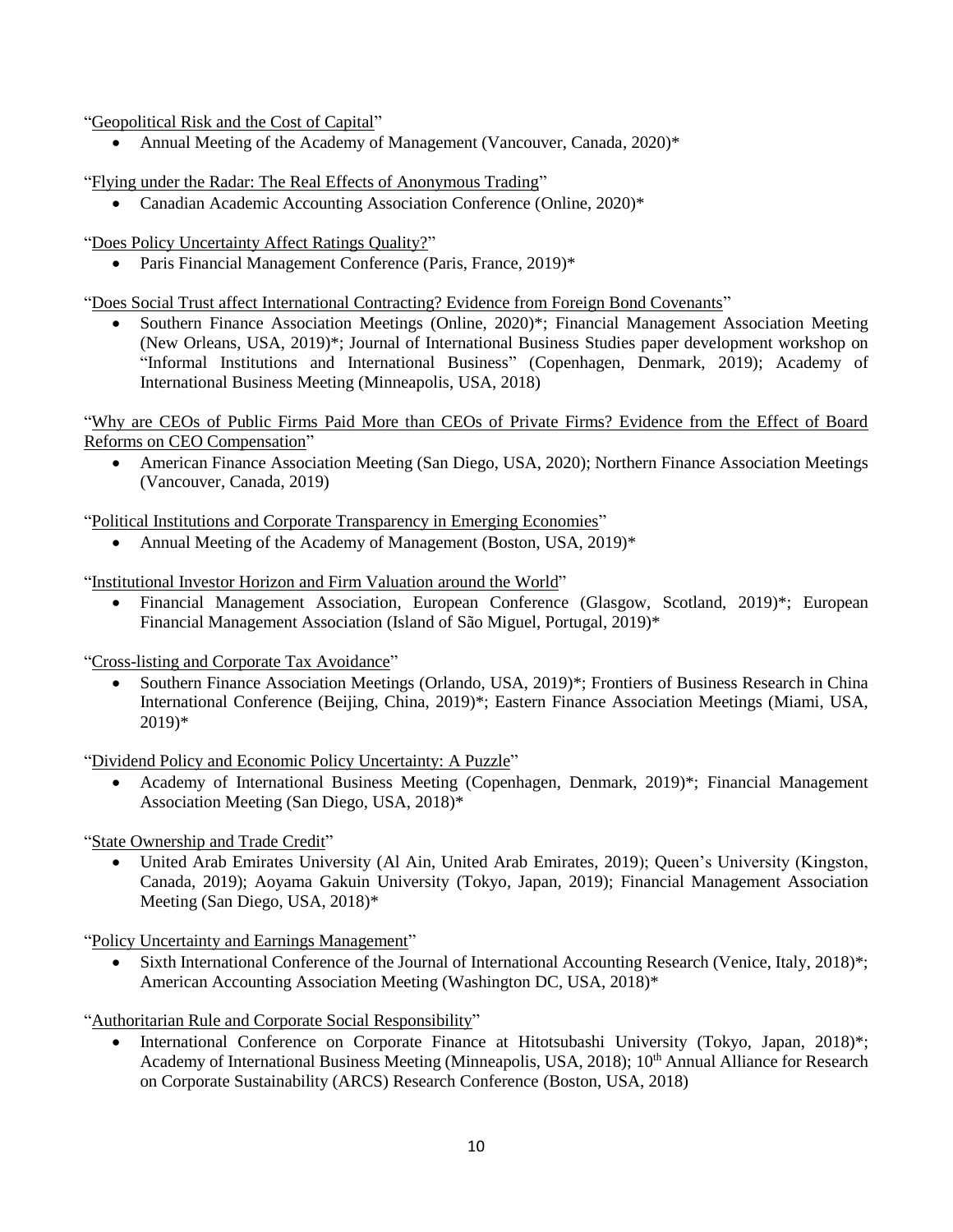"Start Spreading the News – Does a More Effective Media Contribute to More Effective Corporate Governance?"

• Financial Management Association Global Conference in Latin America (Bogotá, Columbia, 2019)\*; 8<sup>th</sup> India Finance Conference (Calcutta, India, 2018)\*; Financial Management Association Meeting (San Diego, USA, 2018)\*; Financial Management Association, European Conference (Kristiansand, Norway, 2018)\*

"The Dark-side Effects of Creditor Rights: Evidence from Capital Structure and Product Market Interactions"

• Financial Management Association Meeting (San Diego, USA, 2018)<sup>\*</sup>; Academy of International Business Meeting (Minneapolis, USA, 2018)

"Competition and Banks' Cost of Capital: Evidence from Relatively Exogenous Differences in Regulation"

 Eastern Finance Association Meeting (Miami, USA, 2019); Southern Finance Association Meeting (Asheville, USA, 2018); Financial Management Association Meeting (San Diego, USA, 2018)\*; Financial Intermediation Research Society (FIRS) Conference (Barcelona, Spain, 2018)\*

"Policy Uncertainty, Investment, and the Cost of Capital"

 Financial Management Association Meeting (San Diego, USA, 2018)\*; Eastern Finance Association Meetings (Philadelphia, USA, 2018); Financial Management Association, European Conference (Kristiansand, Norway, 2018)\*; Swiss Society for Financial Market Research (SGF) Conference (Zurich, Switzerland, 2018)\*; Paris Financial Management Conference (Paris, France, 2017)\*

"State Ownership, Liquidity and Valuation: Evidence from Privatization"

 World Finance Conference (Taichung, Taiwan, 2018)\*; Southern Finance Association Meeting (Asheville, USA, 2018); Southwestern Finance Association Conference (Albuquerque, USA, 2018)\*; Financial Management Association Meeting (Boston, USA, 2017)\*

"Organization Capital and the Cost of Equity Financing: The Effect of Management Quality Practices"

 Administrative Sciences Association of Canada Conference (Montreal, Canada, 2017); Tunisian Accounting and Finance Professors' Association of North America (TAFPANA) Conference (2016)\*

"Does Corporate Social Responsibility Reduce the Costs of High Leverage? Evidence from Capital Structure and Product Markets Interactions"

• 8<sup>th</sup> International Conference on Sustainability & Responsibility (Cologne, Germany, 2018)\*; 25<sup>th</sup> International Vincentian Business Ethics Conference (IVBEC) (New York, USA, 2018); Financial Management Association Meeting (Boston, USA, 2017)\*; Northern Finance Association Meetings (Halifax, Canada, 2017)\*; International Corporate Governance Society Conference (Rome, Italy, 2017); Global Finance Conference at Hofstra University (Hempstead, USA, 2017)

"Collectivism and the Costs of Financial Distress"

 INFINITI Conference (València, Spain, 2017); Academy of International Business Meeting (Dubai, UAE, 2017)\*

"Cross-Listing and Corporate Social Responsibility"

International Conference on Corporate Finance at Hitotsubashi University (Tokyo, Japan, 2016)

"Who Wins and Who Loses From Bank Geographic Deregulation? Analysis of Financially Constrained and Unconstrained Firms"

 Southwestern Finance Association Conference (Houston, USA, 2019); Financial Management Association Meeting (San Diego, USA, 2018)\*; European Financial Management Association Meetings (Milan, Italy,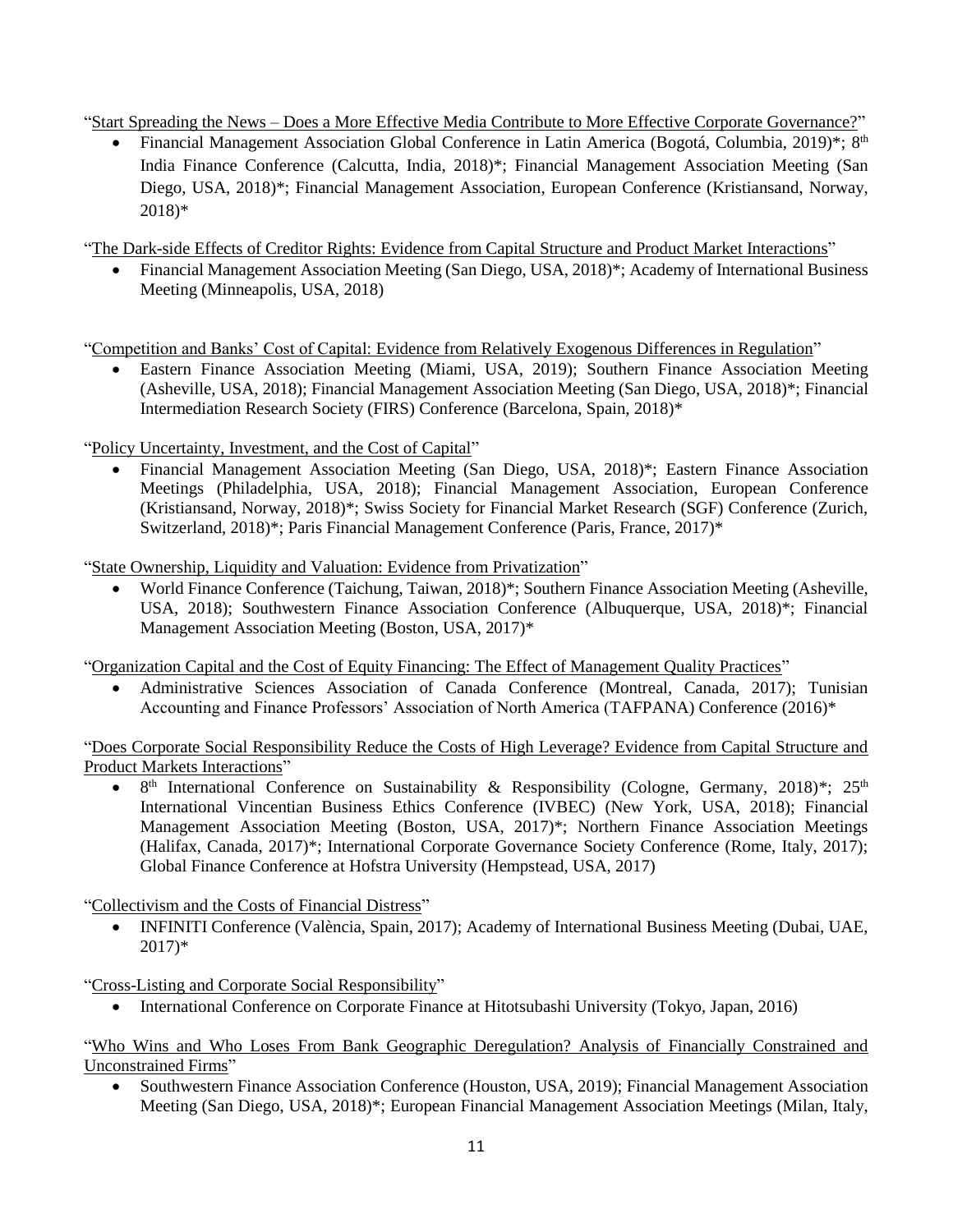2018); 16th Finance, Risk and Accounting Perspectives Conference (Cambridge, UK, 2017); University of Saskatchewan (Saskatoon, Canada, 2016);  $7<sup>th</sup>$  International Research Meeting in Business and Management (Nice, France, 2016); Multinational Finance Society (Stockholm, Sweden, 2016)

"State Ownership and Corporate Cash Holdings: Evidence from Privatization"

 Eastern Finance Association Meetings (Baltimore, USA, 2016)\*; Southwestern Finance Association Conference (Oklahoma City, USA, 2016)\*; Midwest Finance Association Meeting (Atlanta, USA, 2016)\*; Paris Financial Management Conference (Paris, France, 2015)\*

"New Evidence on the Role of the Media in Corporate Social Responsibility"

 Financial Management Association, Latin American Conference (Mexico City, Mexico, 2017); Financial Management Association, Asian Conference (Sydney, Australia, 2016)\*; Financial Management Association, European Conference (Helsinki, Finland, 2016)

"Family Control and Corporate Social Responsibility: Evidence from East Asia"

 6 th World Business Ethics Forum (Hong Kong, 2016)\*; International Finance and Banking Society Corporate (IFABS) Finance Conference (Oxford, UK, 2015); Family Enterprise Research Conference at the University of Vermont (Burlington, USA, 2015)

"Country-Level Institutions, Firm Value, and the Role of Corporate Social Responsibility Initiatives"

 Financial Management Association, European Conference (Venice, Italy, 2015)\*; Social and Sustainable Finance and Impact Investing Conference (Oxford, UK, 2015); Harvard Business School/Journal of International Business Studies Workshop: International Business Responses to Institutional Voids (Boston, USA, 2015); Academy of International Business Meeting (Vancouver, Canada, 2014)

"Trade Credit Provision and National Culture"

Culture and Finance Conference at Wake Forest University (Winston-Salem, USA, 2015)

"The Global Financial Crisis, Family Control and Dividend Policy"

 Eastern Finance Association Meetings (New Orleans, USA, 2015); Southwestern Finance Association Conference (Houston, USA, 2015); Midwest Finance Association Meeting (Chicago, USA, 2015)

"Zero-Leverage Puzzle: An International Comparison"

 International Finance and Banking Society Corporate (IFABS) Finance Conference (Oxford, U.K, 2015); Financial Management Association Meeting (Nashville, USA, 2014)\*

"Corporate Environmental Responsibility and the Cost of Capital"

Financial Management Association Meeting (Nashville, USA, 2014)<sup>\*</sup>; 18<sup>th</sup> International Symposium on Ethics (Barcelona, Spain, 2014)

"National Culture and Profit Reinvestment: Evidence from SMEs"

Academy of International Business Meeting (Vancouver, Canada, 2014)\*

"Collectivism and Bank Corruption: How to Break the Curse?"

18<sup>th</sup> International Symposium on Ethics (Barcelona, Spain, 2014); Academy of International Business Meeting (Vancouver, Canada, 2014)\*

"Do State and Foreign Ownership Affect Investment Efficiency? Evidence from Privatizations"

 Financial Management Association Meeting (Nashville, USA, 2014)\*; European Financial Management Association Meetings (Rome, Italy, 2014); Financial Management Association, European Conference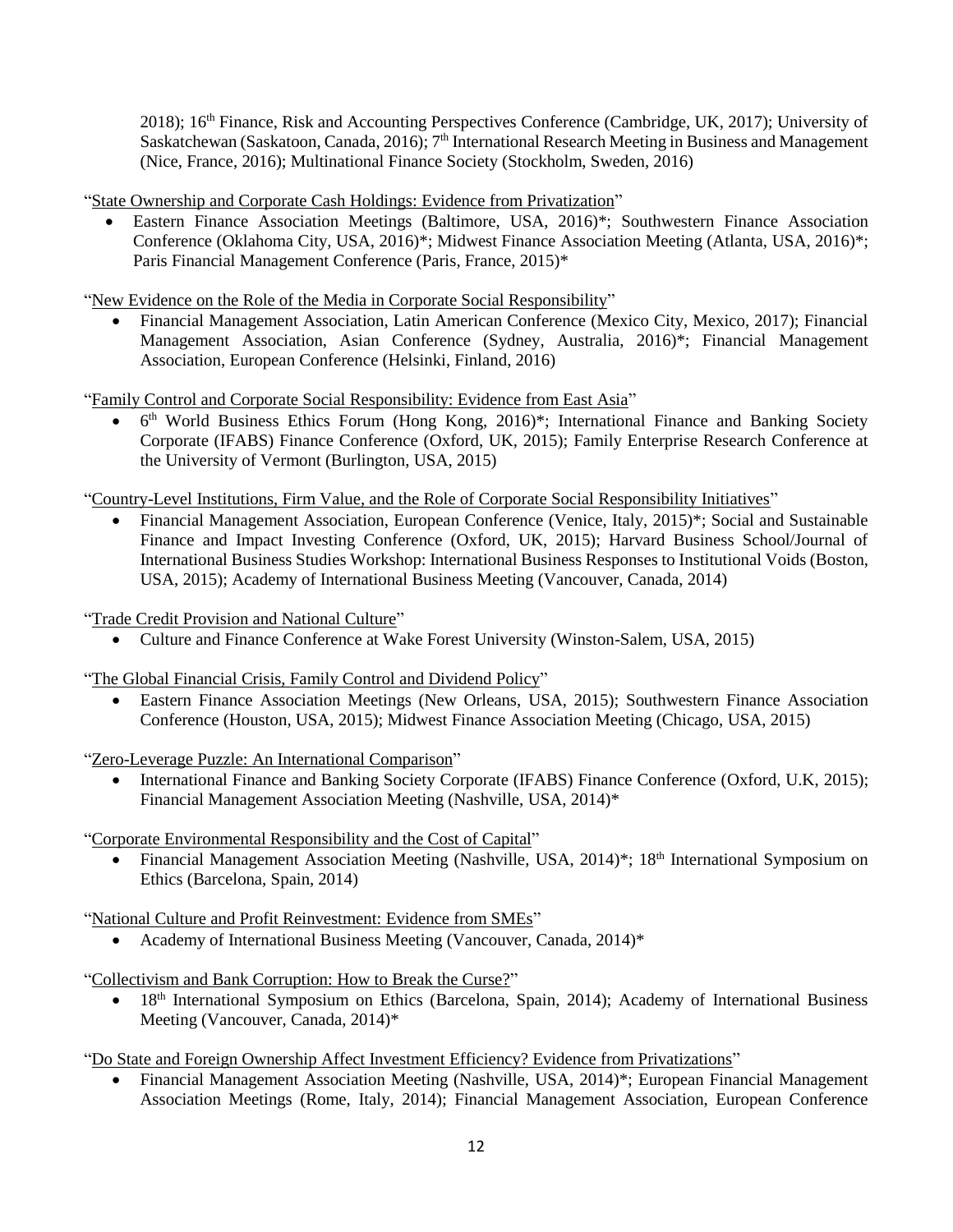(Maastricht, Netherlands, 2014); Midwest Finance Association Meeting (Orlando, USA, 2014)\*; Contracting Issues at the Intersection of the Public and Private Sectors Conference (Wake Forest University, Winston-Salem, USA, 2013)\*

"Bank Internationalization and Risk-Taking"

 The Financial Intermediation Research Society Conference (Reykjavík, Iceland, 2015); Tokyo Keizai University (Tokyo, Japan, 2015); 10<sup>th</sup> International Conference on Asian Financial Markets and 1<sup>st</sup> World Conference on Risk, Banking and Finance (Tokyo, Japan, 2015); Financial Management Association, European Conference (Maastricht, Netherlands, 2014); American Finance Association Meeting (Philadelphia, USA, 2014)\*; Conference on Asia–Pacific Financial Markets (Seoul, South Korea, 2013); Southern Finance Association Meeting (Puerto Rico, USA, 2013); Financial Management Association Meeting (Chicago, USA, 2013)\*; Multinational Finance Society (Izmir, Turkey, 2013)\*; Federal Reserve Bank of New York (New York, USA, 2013)<sup>\*</sup>; 5<sup>th</sup> International Finance and Banking Society Conference (Nottingham, UK, 2013)\*; European Financial Management Association Meetings (Reading, UK, 2013); Eastern Finance Association Meetings (St. Pete Beach, USA, 2013).

"Global Diversification and Information Asymmetry"

Financial Management Association, European Conference (Luxembourg, 2013)\*

"Corporate Social Responsibility and Credit Ratings"

• Financial Management Association, European Conference (Luxembourg, 2013); 18<sup>th</sup> Annual International Business Ethics Conference (New York, USA, 2011)

"Collectivism and Corruption in Bank Lending"

 Conference on Asia–Pacific Financial Markets (Seoul, South Korea, 2012)\*; Southwestern Finance Association Conference (New Orleans, USA, 2012)\*; Midwest Finance Association Meeting (New Orleans, USA, 2012); Financial Management Association Meeting (Denver, USA, 2011)\*; Northern Finance Association Meetings (Vancouver, Canada, 2011)\*

"Cash Holdings of Politically Connected Firms"

Illinois International Journal of Accounting Symposium (Niagara Falls, Canada, 2012)\*

"Creditor Rights and Capital Structure: Evidence from International Data"

 Conference on Asia–Pacific Financial Markets (Seoul, South Korea, 2011)\*; Asian Finance Association Conference (Macao, China, 2011)\*; Asia-Pacific Business Research Conference (Kuala Lumpur, Malaysia, 2011)\*; 19th Conference on the Theories and Practices of Securities and Financial Markets (Kaohsiung, Taiwan, 2011)\*

"Does Information Asymmetry Matter to Equity Pricing? Evidence from Firm Geographic Location"

Southern Finance Association Meeting (Asheville, USA, 2010)

"Corporate Debt Maturity and National Culture"

• Financial Management Association Meeting (New York, USA, 2010)\*; Academy of International Business Meeting (Rio de Janeiro, Brazil, 2010)\*

"Institutional Investment Horizons and the Cost of Equity Capital"

 European Business Research Conference (Rome, Italy, 2012); Eastern Finance Association Meeting (Boston, USA, 2012)\*; 12<sup>th</sup> Symposium on Finance, Banking, and Insurance (Karlsruhe, Germany, 2011)\*; Northern Finance Association Meetings (Vancouver, Canada, 2011)\*; FMA Applied Finance Conference (New York, USA, 2011)\*; Southern Finance Association Meeting (Asheville, USA, 2010)\*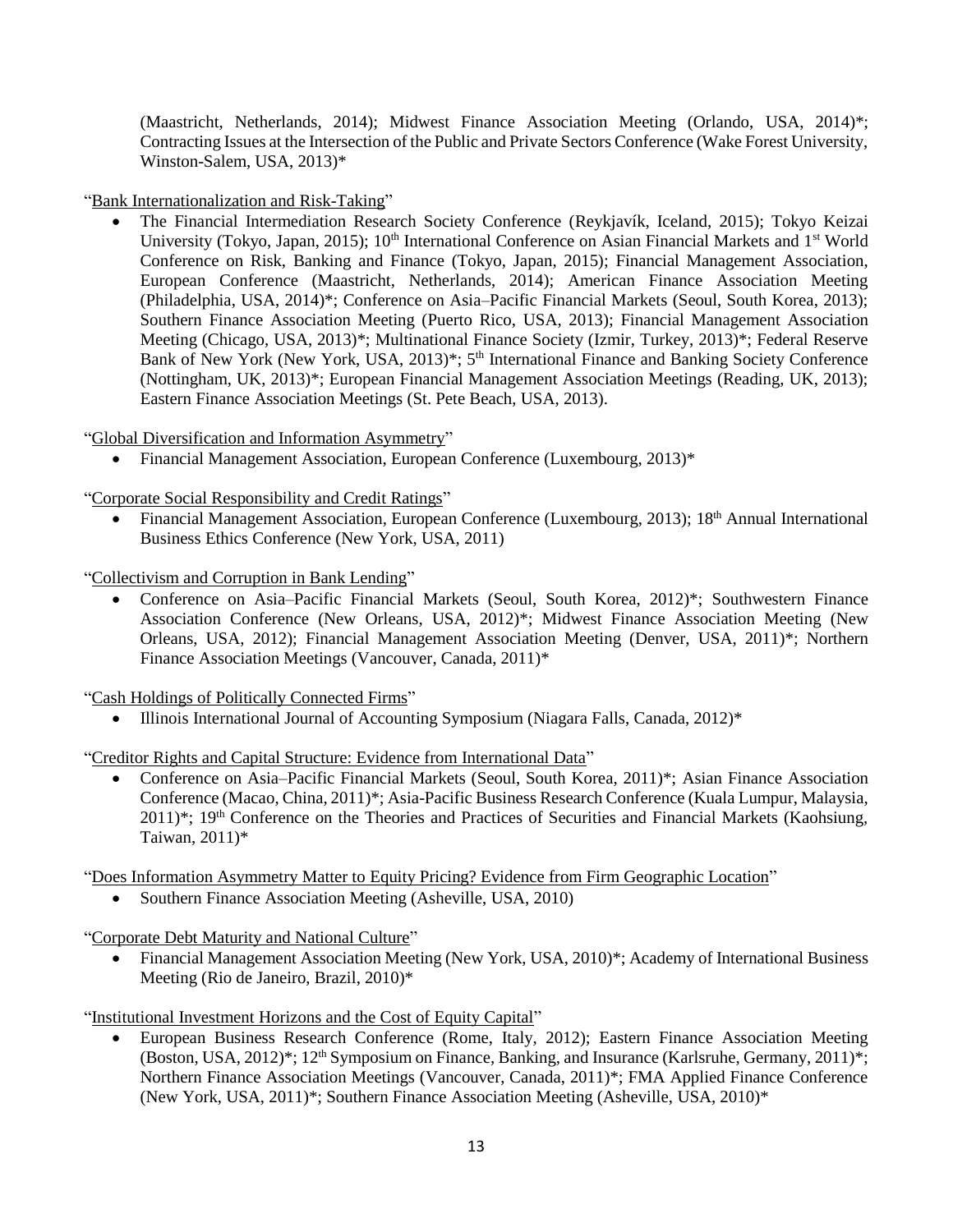"Does Corporate Social Responsibility Affect the Cost of Capital?"

 SRI in the Rockies (New Orleans, USA, 2011); World Finance Conference (Rhodes, Greece, 2011); Southwestern Finance Association Conference (Houston, USA, 2011); Financial Management Association Meeting (New York, USA, 2010)\*; American Accounting Association Meeting (San Francisco, USA, 2010)\*; Academy of International Business Meeting (Rio de Janeiro, Brazil, 2010)\*

"Cross-Country Evidence on the Importance of Big Four Auditors to Equity Pricing: The Mediating Role of Legal Institutions"

 European Business Research Conference (Rome, Italy, 2012); Financial Management Association, Asian Conference (Singapore, 2010)\*; Academy of International Business Meeting (Rio de Janeiro, Brazil, 2010); Canadian Academic Accounting Association Conference (Vancouver, Canada, 2010)

"Auditor Quality and Firm Debt Maturity: International Evidence"

• International "Tor Vergata" Conference on Money, Banking and Finance (Rome, Italy, 2010); Southern Finance Association Meeting (Asheville, USA, 2010)\*; International Symposium on Audit Research (Singapore, 2010)\*; American Accounting Association Meeting (New York, USA, 2009)\*; Eastern Finance Association Meeting (Washington, USA, 2009)\*; Financial Management Association Meeting (Grapevine, USA, 2008)\*

"Multiple Large Shareholders and the Value of Cash Holdings: International Evidence"

 Southwestern Finance Association Conference (Dallas, USA, 2010)\*; Academy of International Business Meeting (San Diego, USA, 2009)\*; European Financial Management Association Meetings (Milan, Italy, 2009); International Finance Conference (Hammamet, Tunisia, 2008)

"The Role of IRS Monitoring in Equity Pricing in Public Firms"

 Financial Management Association, European Conference (Hamburg, Germany, 2010); Southwestern Finance Association Conference (Dallas, USA, 2010); Southern Finance Association Meeting (Captiva Island, USA, 2009); Financial Management Association Meeting (Reno, USA, 2009); Conference on Asia-Pacific Financial Markets (Seoul, South Korea, 2008)

"Ownership Structure, Agency Problems, and Auditor Choice: Evidence from Western European Firms"

 Université Pierre-Mendès-France (Grenoble, France, 2014); Paris Financial Management Conference (Paris, France, 2014); University of North Carolina at Greensboro (Greensboro, USA, 2012); International Symposium on Audit Research (Shanghai, China, 2007)\*; European Financial Management Association Meetings (Vienna, Austria, 2007); Canadian Academic Accounting Association Conference (Halifax, Canada, 2007); Conference on Asia–Pacific Financial Markets (Seoul, South Korea, 2007)

"Les régimes de rémunération à base d'options aux dirigeants : Charge comptable et régie d'entreprise"

Third International Conference on Governance and Forensic Accounting (Montreal, Canada, 2004)\*

"The Bright and Dark Sides of Business Groups: Evidence from Mergers and Acquisitions"

• International Paris Finance Meeting, (Paris, France, 2005); *CIRPÉE* Conference, University of Quebec at Montreal (Montreal, Canada, 2005)

"An Empirical Investigation of Corporate Risk-Taking in Financial Distress"

 International Finance Conference (Hammamet, Tunisia, 2003); Administrative Sciences Association of Canada Conference (London, Canada, 2001); *CIRPÉE* Conference (Québec, Canada, 2001)

**ACADEMIC SERVICE**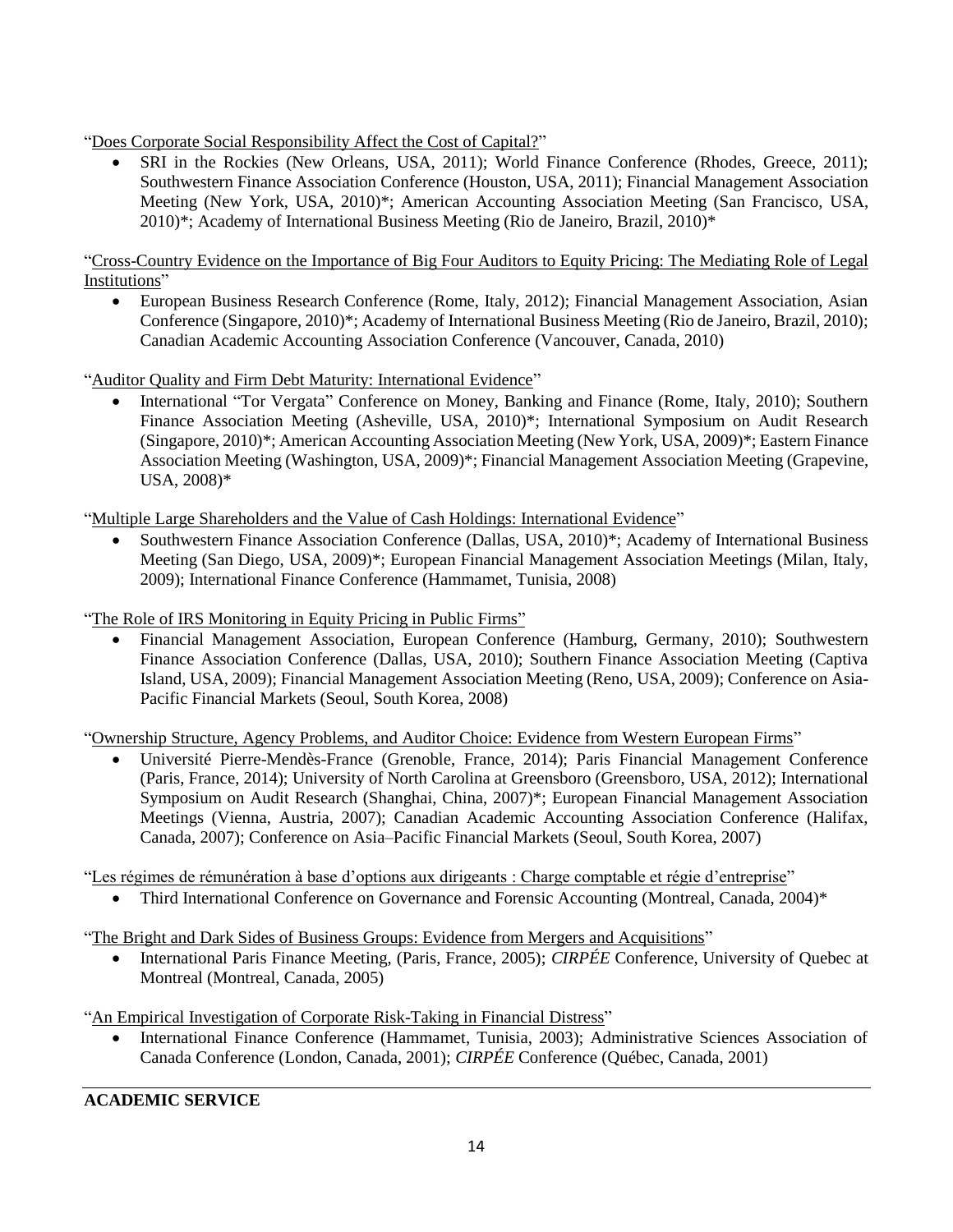**Editorial Board (academic journals):** *Canadian Journal of Administrative Sciences*; *Emerging Markets Review*; *Global Finance Journal*; *Journal of Banking & Finance*; *Journal of Business Ethics*; *Review of Financial Economics*.

**Guest Editor (special issues):** "Corporate Social Responsibility, Corporate Governance and Corporate Policies in Emerging Markets". *Emerging Markets Review*.

**Adjudication Committee (granting institutions):** Social Sciences and Humanities Research Council Insight Grants, Committee 14B (2017-2019), chair (2020).

**Program Committee (academic conferences):** Mediterranean & African Finance and Accounting Association (2018-2020); Second Conference on CSR, the Economy, and Financial Markets & Future Values Symposium (2018); Northern Finance Association (2016-2020); INFINITI Conference (2017); Midwest Finance Association Meeting (2017); Administrative Sciences Association of Canada Conference (2017); Vietnam Symposium in Banking and Finance (2016); International Finance and Banking Society Conference (2016); Eastern Finance Association Meeting (2015-2017); Global Finance Conference (2015); Southern Finance Association Meeting (2014-2018).

**Referee (academic journals):** *African Journal of Business Management*; *Applied Financial Economics*; *Asia-Pacific Journal of Financial Studies*; *Asia Pacific Management Review*; *Borsa Istanbul Review; British Accounting Review*; *Business & Society*; *Business Ethics Quarterly*; *Canadian Journal of Administrative Sciences*; *Contemporary Accounting Research*; *Corporate Governance: An International Review*; *Emerging Markets Finance and Trade*; *Empirical Economics*; *European Financial Management*; *European Journal of Finance*; *Finance Research Letters*; *Financial Review*; *Finanzarchiv/Public Finance Analysis*; *International Journal of Canadian Studies*; *International Review of Economics and Finance*; *International Review of Finance*; *International Review of Financial Analysis*; *Interventions économiques/Papers in Political Economy*; *Journal of Banking & Finance*; *Journal of Business Ethics*; *Journal of Business Finance & Accounting*; *Journal of Business Research*; *Journal of Corporate Finance*; *Journal of Empirical Finance*; *Journal of Financial Engineering*; *Journal of Financial Research*; *Journal of International Business Studies*; *Journal of International Financial Management and Accounting*; *Journal of International Financial Markets, Institutions & Money*; *Journal of Management*; *Journal of Multinational Financial Management*; *Managerial Finance*; *Management Science*; *Organization & Environment*; *Quarterly Review of Economics and Finance*; *Review of Financial Economics*; *Review of Social Economy*; *Review of Industrial Organization*; *Strategic Management Journal*; *Sustainability*.

**Session Chair (academic conferences):** European Financial Management Association Meetings (2018); Academy of International Business Meeting (2018); Eastern Finance Association meetings (2013, 2015, 2018); 7<sup>th</sup> International Research Meeting in Business and Management (2016); Financial Management Association, European Conference (2010, 2013, 2014, 2016); International Finance and Banking Society Corporate (IFABS) Finance Conference (2015); Southwestern Finance Association Conference (2015); Midwest Finance Association meeting (2012, 2014, 2015); 18<sup>th</sup> International Symposium on Ethics (2014); Southern Finance Association meeting (2010); Financial Management Association meeting (2009).

**Discussant (academic conferences):** European Financial Management Association Meetings (2007, 2009, 2010, 2013, 2014, 2018); Eastern Finance Association Meetings (2013, 2015, 2018); International Conference on Corporate Finance at Hitotsubashi University (2016, 2018); Administrative Sciences Association of Canada Conference (2017); INFINITI Conference (2017); Global Finance Conference (2017); 7<sup>th</sup> International Research Meeting in Business and Management (2016); Financial Management Association, European Conference (2013, 2014, 2016); Multinational Finance Society (2016); European Finance Association Meeting (2015); Culture and Finance Conference at Wake Forest University (2015); Midwest Finance Association Meeting (2012, 2014, 2015); Southwestern Finance Association Conference (2009, 2010, 2015); Paris Financial Management Conference